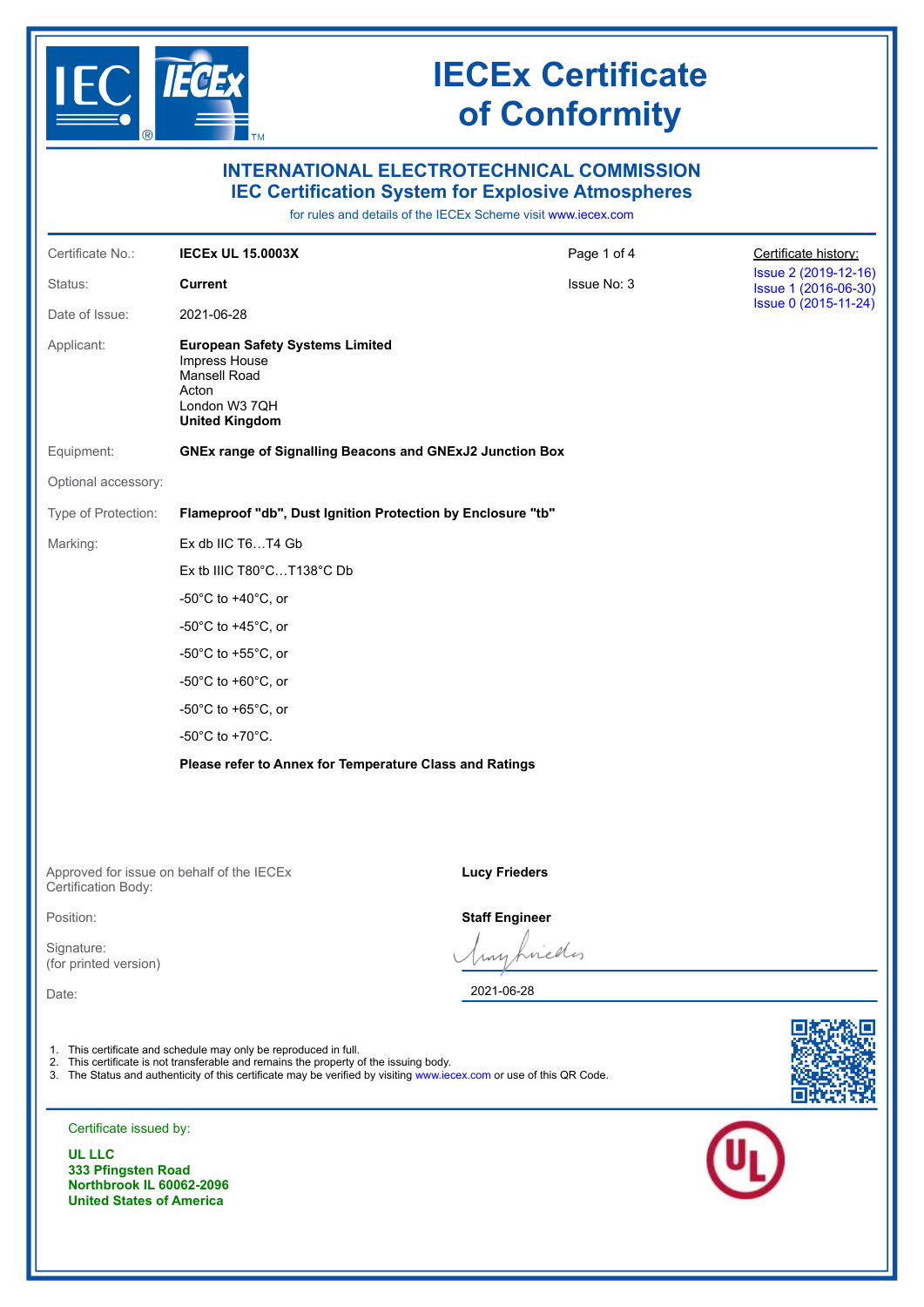

Certificate No.: **IECEx UL 15.0003X**

Date of issue: 2021-06-28

Page 2 of 4

Issue No: 3

Manufacturer: **European Safety Systems Limited** Impress House Mansell Road Acton London W3 7QH **United Kingdom**

Additional manufacturing locations:

This certificate is issued as verification that a sample(s), representative of production, was assessed and tested and found to comply with the IEC Standard list below and that the manufacturer's quality system, relating to the Ex products covered by this certificate, was assessed and found to comply with the IECEx Quality system requirements.This certificate is granted subject to the conditions as set out in IECEx Scheme Rules, IECEx 02 and Operational Documents as amended

#### **STANDARDS** :

The equipment and any acceptable variations to it specified in the schedule of this certificate and the identified documents, was found to comply with the following standards

**IEC 60079-0:2017** Edition:7.0 Explosive atmospheres - Part 0: Equipment - General requirements

**IEC 60079-1:2014-06** Explosive atmospheres - Part 1: Equipment protection by flameproof enclosures "d" Edition:7.0

**IEC 60079-31:2013** Explosive atmospheres - Part 31: Equipment dust ignition protection by enclosure "t" Edition:2

> This Certificate **does not** indicate compliance with safety and performance requirements other than those expressly included in the Standards listed above.

### **TEST & ASSESSMENT REPORTS:**

A sample(s) of the equipment listed has successfully met the examination and test requirements as recorded in:

Test Reports:

[US/UL/ExTR15.0005/00](https://www.iecex-certs.com/deliverables/REPORT/36841/view) [US/UL/ExTR15.0005/01](https://www.iecex-certs.com/deliverables/REPORT/36842/view) [US/UL/ExTR15.0005/02](https://www.iecex-certs.com/deliverables/REPORT/62425/view) [US/UL/ExTR15.0005/03](https://www.iecex-certs.com/deliverables/REPORT/68558/view)

Quality Assessment Report:

[GB/SIR/QAR06.0020/09](https://www.iecex-certs.com/deliverables/REPORT/70577/view)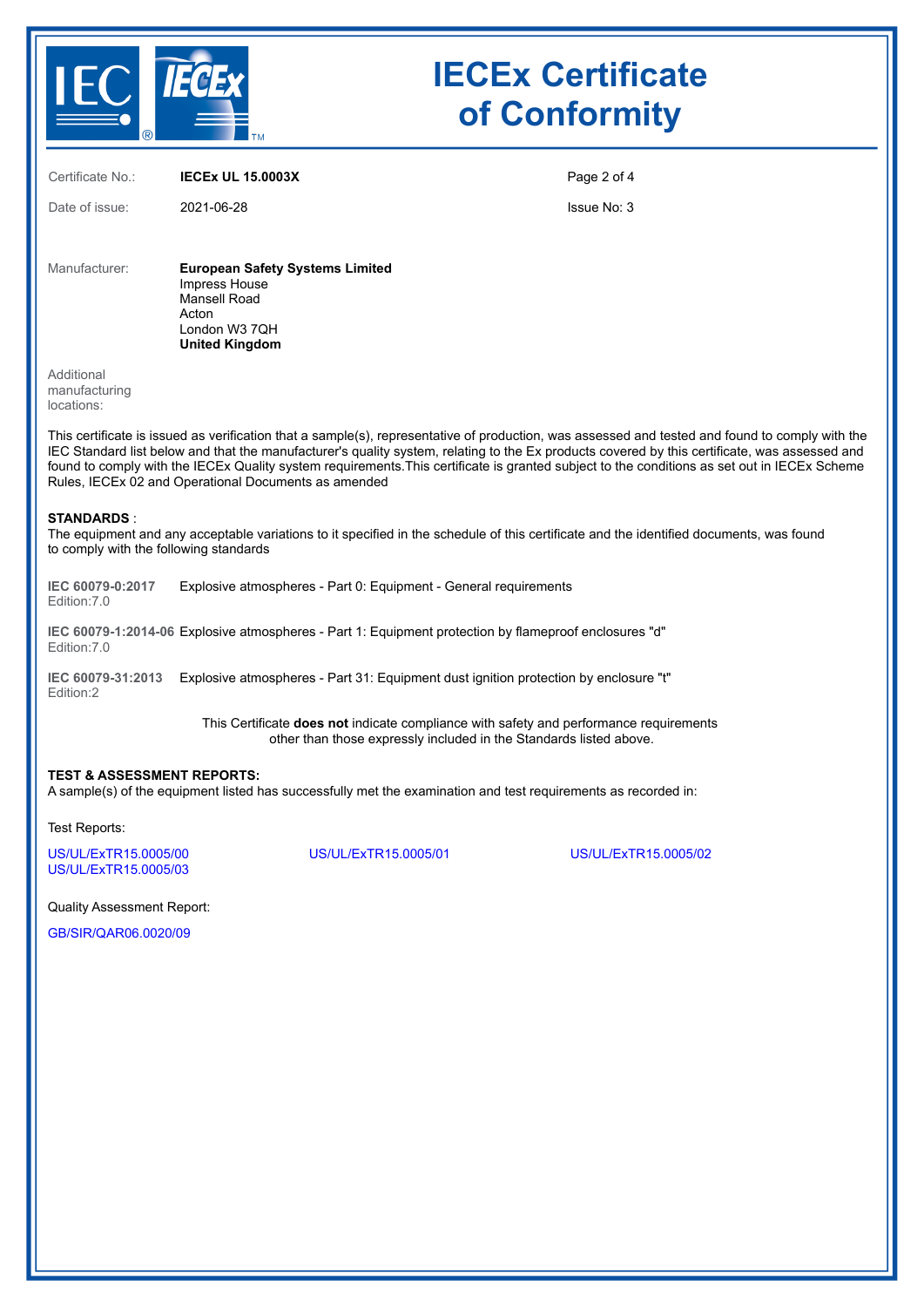

Certificate No.: **IECEx UL 15.0003X**

Date of issue: 2021-06-28

Page 3 of 4

Issue No: 3

### **EQUIPMENT:**

Equipment and systems covered by this Certificate are as follows:

The GNExB1, GNExB2 series are a range of Electronic Strobe and LED Beacons housed in a Flameproof / Dust protected GRP enclosure that are intended to be used as visual warning / signaling devices. The enclosure is accessible via a threaded cover which incorportes a glass dome, the glass dome is cemented into the cover. The range is supplemented by a GNExJ2 Junction Box which is based on the GNExB2 Series enclosure, the junction box is closed with a single piece molded threaded cover.

**Please see Annex for additional information.**

#### **SPECIFIC CONDITIONS OF USE: YES as shown below:**

- The enclosure is non-conducting and may generate an ignition-capable level of electrostatic charges under certain extreme conditions. The user should ensure that the equipment is not installed in a location where it may be subjected to external conditions (such as high-pressure steam) which might cause a build-up of electrostatic charges on non-conducting surfaces. Additionally, cleaning of the equipment should be done only with a damp cloth.
- Accessible metal parts are capable of retaining a stored capacitance of 10pF therefore the end user shall take the appropriate action to reduce the risks of ignition associated with discharging this capacitance.
- Repair of the flamepath's is not permitted.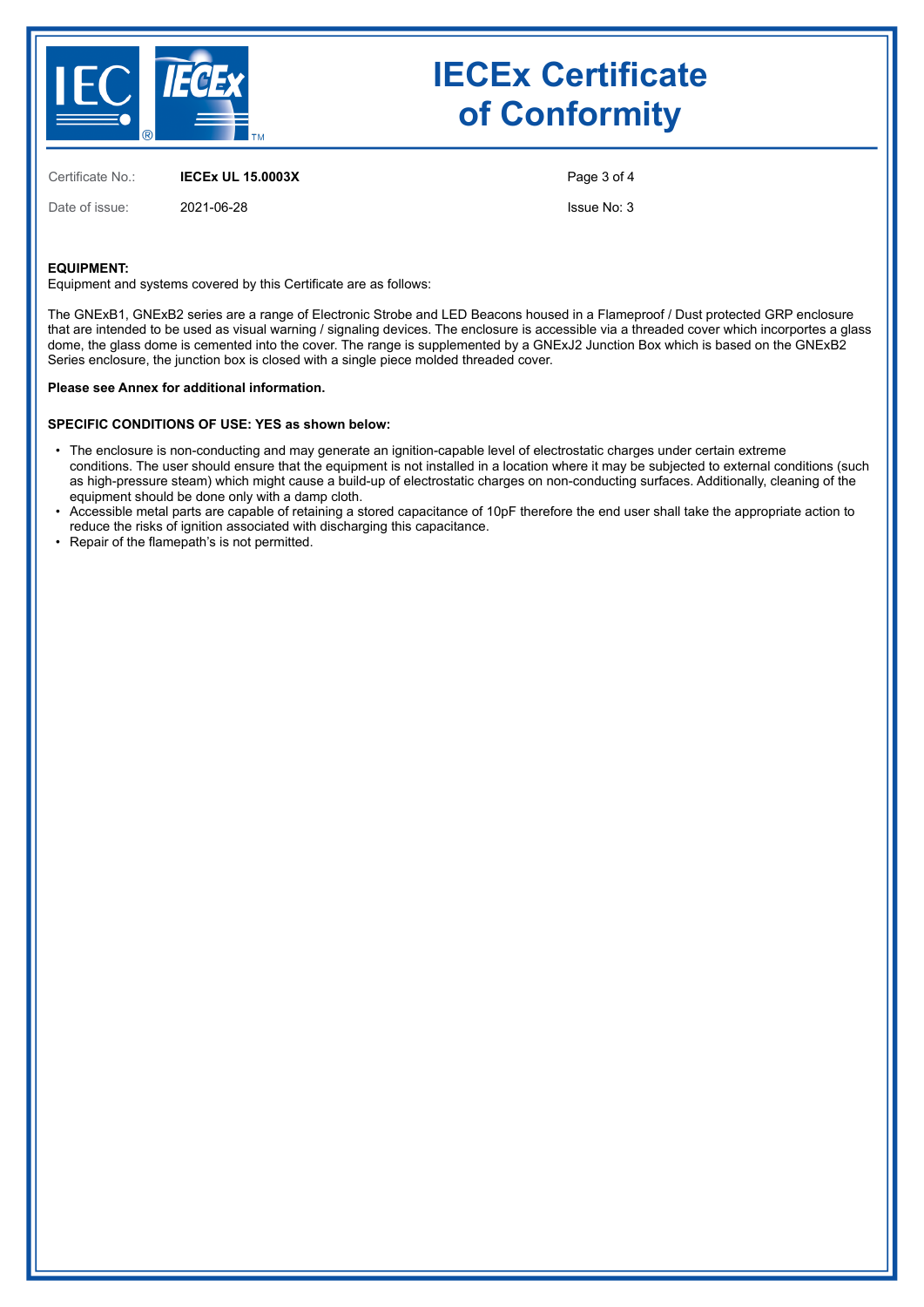

Certificate No.: **IECEx UL 15.0003X**

Date of issue: 2021-06-28

Page 4 of 4

Issue No: 3

#### **DETAILS OF CERTIFICATE CHANGES (for issues 1 and above)**

Issue 1: This variation to report introduces the Large LED Beacon model numbers GNExB2LD2DC024, GNExB2LD2AC115, GNExB2LD2AC230 to the certified range. Correction of typo, temperature rating T135°C in "Code" to be T130°C and thus match information shown in Ratings table contained under General Product Information.

Issue 2: Updates IEC 60079-0 Edition 6 to IEC 60079-0 Edition 7 and updates to marking label and installation instructions.

Issue 3: Updates to Large Beacon (B2) and introduction of 5 Joule models. Updates were made to drawings and documentation pertaining to these changes.

**Annex:**

[Annex to IECEx UL 15.0003X Issue 3.pdf](https://www.iecex-certs.com/deliverables/CERT/50423/view)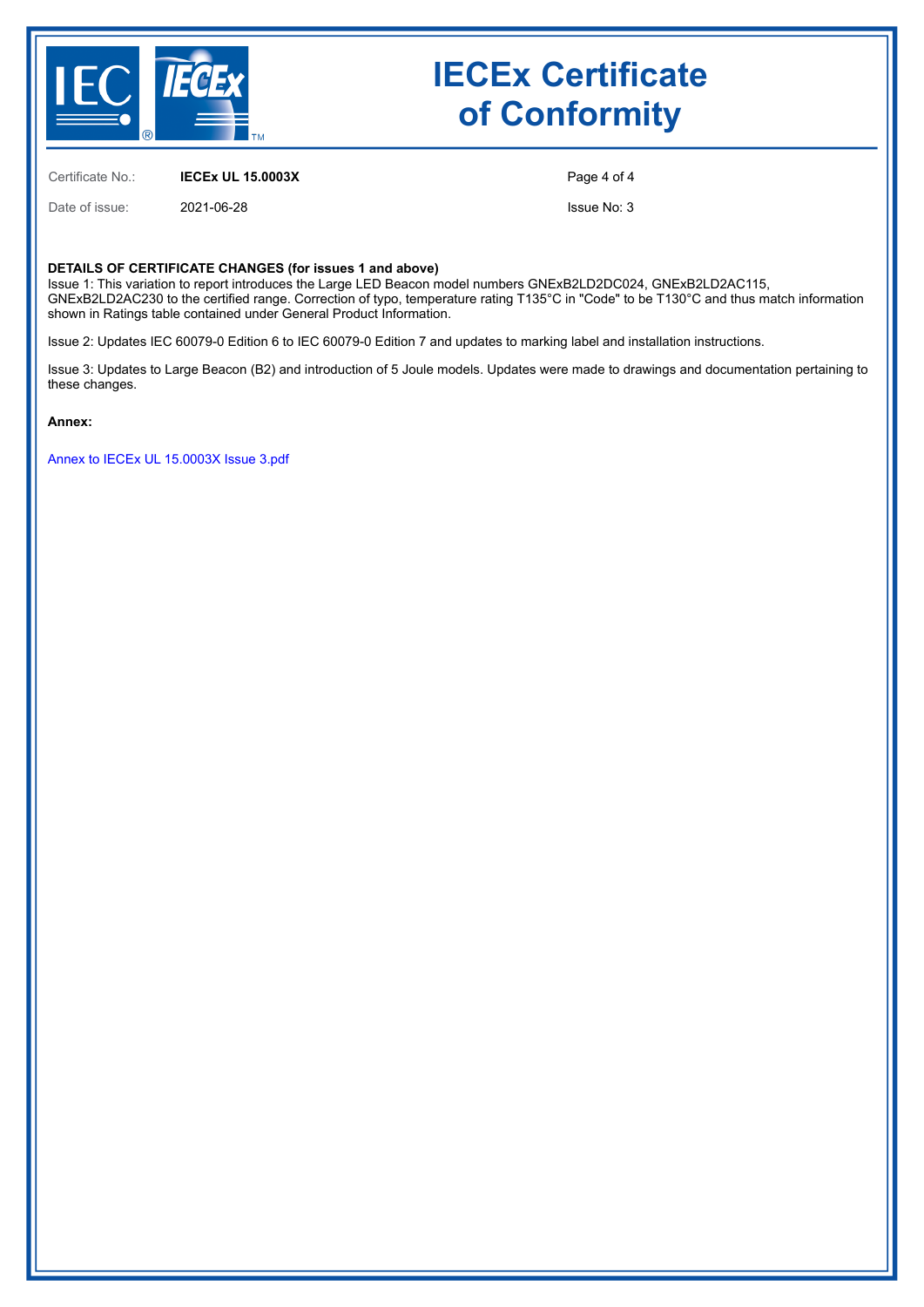

Certificate No.: IECEx UL 15.0003X

Issue No.: 3 Page 1 of 3

## **TYPE DESIGNATION**

Small Strobe Beacons GNExB1X05DC012, GNExB1X05DC024, GNExB1X05DC048, GNExB1X05AC115, GNExB1X05AC230.

Large Strobe Beacons GNExB2X05DC012, GNExB2X05DC024, GNExB2X05DC024-SIL, GNExB2X05DC048, GNExB2X05AC115, GNExB2X05AC230. GNExB2X10DC024, GNExB2X10DC024-SIL, GNExB2X10DC048, GNExB2X10AC115, GNExB2X10AC230, GNExB2X15DC024, GNExB2X15DC024-SIL, GNExB2X15DC048, GNExB2X15AC115, GNExB2X15AC230, GNExB2X21DC024, GNExB2X21DC048, GNExB2X21AC115, GNExB2X21AC230.

Large LED Beacons GNExB2LD2DC024, GNExB2LD2AC115, GNExB2LD2AC230

Junctions Box GNExJ2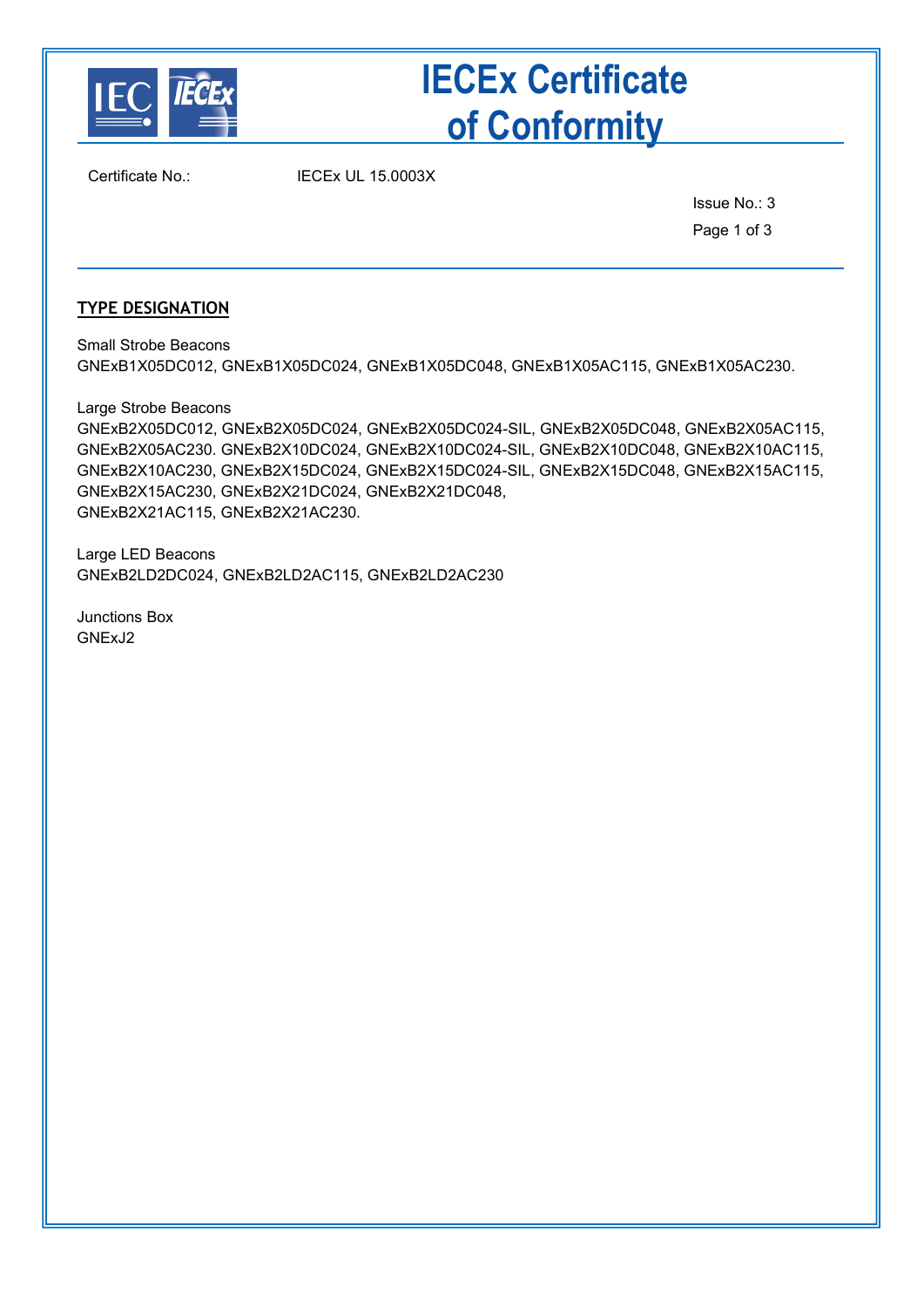

Certificate No.: IECEx UL 15.0003X

Issue No.: 3

Page 2 of 3

## **PARAMETERS RELATING TO THE SAFETY**

### **Ratings:**

|                         | <b>Description</b>                  | Rated<br>Voltage<br>Range        | Rated<br>Curren<br>t | IP<br>Rating |                                    |                          |                          |                              |                          |                          |                          |                          |
|-------------------------|-------------------------------------|----------------------------------|----------------------|--------------|------------------------------------|--------------------------|--------------------------|------------------------------|--------------------------|--------------------------|--------------------------|--------------------------|
| <b>Type Designation</b> |                                     |                                  |                      |              | (Dust)                             | (Gas)                    |                          |                              |                          |                          |                          |                          |
|                         |                                     |                                  | (mA)                 |              | 70*                                | 40                       | 45                       | 50                           | 55                       | 60                       | 65                       | 70                       |
| GNExB1X05DC012          | 5J Xenon Strobe 12Vdc               | 10-14Vdc                         | 587                  | IP66         | T110°C                             | T <sub>6</sub>           | $\mathbf{r}$             | $\overline{\phantom{a}}$     | T <sub>5</sub>           | $\Box$                   | ÷,                       | T <sub>4</sub>           |
| GNExB1X05DC024          | 5J Xenon Strobe 24Vdc               | 20-28Vdc                         | 266                  | IP66         | T110°C                             | T <sub>6</sub>           | $\blacksquare$           | $\overline{\phantom{a}}$     | T <sub>5</sub>           | $\blacksquare$           | $\overline{\phantom{a}}$ | T <sub>4</sub>           |
| GNExB1X05DC048          | 5J Xenon Strobe 48Vdc               | 42-54Vdc                         | 175                  | IP66         | T110°C                             | T <sub>6</sub>           | $\blacksquare$           | $\blacksquare$               | T <sub>5</sub>           | $\Box$                   | $\overline{\phantom{a}}$ | T <sub>4</sub>           |
| GNExB1X05AC115          | 5J Xenon Strobe 115Vac,<br>50/60Hz  | 110-125Vac,<br>50/60Hz           | 121                  | IP66         | T110°C                             | T <sub>6</sub>           | $\overline{a}$           |                              | T <sub>5</sub>           | $\overline{a}$           |                          | <b>T4</b>                |
| GNExB1X05AC230          | 5J Xenon Strobe 230Vac.<br>50/60Hz  | 220-240Vac<br>50/60Hz            | 88                   | IP66         | T110°C                             | T <sub>6</sub>           | $\overline{a}$           | $\overline{a}$               | T <sub>5</sub>           | $\overline{a}$           |                          | T <sub>4</sub>           |
| GNExB2X05DC012          | 5J Xenon Strobe 12Vdc               | 12-14Vdc                         | 585                  | IP6X         | $T89^{\circ}$ C                    |                          | $\overline{a}$           |                              |                          | T <sub>6</sub>           |                          | T <sub>5</sub>           |
| GNExB2X05DC024          | 5J Xenon Strobe 24Vdc               | 20-28Vdc                         | 295                  | IP6X         | $T89^{\circ}C$                     |                          |                          |                              |                          | T <sub>6</sub>           |                          | T <sub>5</sub>           |
| GNExB2X05DC024<br>-SIL  | 5J Xenon Strobe 24Vdc               | 20-28Vdc                         | 295                  | IP6X         | $T89^{\circ}C$                     | $\overline{a}$           | $\blacksquare$           | $\overline{a}$               | $\overline{a}$           | T6                       | $\overline{a}$           | T5                       |
| GNExB2X05DC048          | 5J Xenon Strobe 48Vdc               | 42-54Vdc                         | 145                  | IP6X         | $T89^{\circ}C$                     |                          | $\overline{a}$           | $\overline{\phantom{a}}$     |                          | T <sub>6</sub>           |                          | T5                       |
| GNExB2X05AC115          | 5J Xenon Strobe 115Vac              | 110-120Vac<br>50/60Hz            | 140                  | IP6X         | T110°C                             | T <sub>6</sub>           | $\overline{\phantom{a}}$ |                              | T <sub>5</sub>           | $\overline{\phantom{a}}$ |                          | T4                       |
| GNExB2X05AC230          | 5J Xenon Strobe 230Vac              | 220-240Vac<br>50/60Hz            | 70                   | IP6X         | T110°C                             | T <sub>6</sub>           | $\overline{\phantom{a}}$ |                              | T <sub>5</sub>           | $\overline{\phantom{a}}$ |                          | T4                       |
| GNExB2X10DC024          | 10J Xenon Strobe 24Vdc              | 20-28Vdc                         | 605                  | IP6X         | $T117^{\circ}C$                    | $\overline{\phantom{a}}$ | T <sub>5</sub>           | $\overline{\phantom{a}}$     | $\overline{\phantom{a}}$ | $\overline{\phantom{a}}$ | $\overline{a}$           | T4                       |
| GNExB2X10DC024<br>-SIL  | 10J Xenon Strobe 24Vdc              | 20-28Vdc                         | 605                  | IP6X         | $T117^{\circ}C$                    | $\blacksquare$           | T <sub>5</sub>           | $\overline{a}$               |                          |                          |                          | T <sub>4</sub>           |
| GNExB2X10DC048          | 10J Xenon Strobe 48Vdc              | 42-54Vdc                         | 230                  | IP6X         | $T117^{\circ}C$                    |                          | T <sub>5</sub>           | $\qquad \qquad \blacksquare$ |                          | $\overline{\phantom{a}}$ |                          | T <sub>4</sub>           |
| GNExB2X10AC115          | 10J Xenon Strobe 115Vac,<br>50/60Hz | 110-120Vac<br>50/60Hz            | 220                  | IP6X         | T122°C                             | T <sub>5</sub>           | $\overline{\phantom{a}}$ | $\overline{\phantom{a}}$     | ÷,                       | $\overline{\phantom{a}}$ | ÷,                       | T4                       |
| GNExB2X10AC230          | 10J Xenon Strobe 230Vac,<br>50/60Hz | 220-240Vac<br>50/60Hz            | 130                  | IP6X         | T122°C                             | T5                       | $\overline{a}$           |                              |                          | $\overline{a}$           |                          | T4                       |
| GNExB2X15DC024          | 15J Xenon Strobe 24Vdc              | 20-28Vdc                         | 835                  | IP6X         | T125°C                             | $\overline{a}$           | $\blacksquare$           | $\overline{a}$               | $\overline{a}$           | $\blacksquare$           | $\overline{\phantom{a}}$ | T <sub>4</sub>           |
| GNExB2X15DC024<br>-SIL  | 15J Xenon Strobe 24Vdc              | 20-28Vdc                         | 835                  | IP6X         | T125°C                             |                          | $\overline{a}$           |                              |                          | $\overline{a}$           |                          | T <sub>4</sub>           |
| GNExB2X15DC048          | 15J Xenon Strobe 48Vdc              | 42-54Vdc                         | 330                  | IP6X         | $T125^{\circ}$ C                   | $\overline{\phantom{a}}$ | $\blacksquare$           | $\overline{\phantom{a}}$     | $\overline{\phantom{a}}$ | $\overline{\phantom{a}}$ | $\overline{\phantom{a}}$ | T4                       |
| GNExB2X15AC115          | 15J Xenon Strobe 115Vac,<br>50/60Hz | 110-120Vac<br>50/60Hz            | 310                  | IP6X         | T134°C                             |                          |                          |                              |                          |                          | T <sub>4</sub>           | T <sub>3</sub>           |
| GNExB2X15AC230          | 15J Xenon Strobe 230Vac,<br>50/60Hz | 220-240Vac<br>50/60Hz-           | 170                  | IP6X         | T134°C                             | $\overline{\phantom{a}}$ | $\overline{\phantom{a}}$ | $\overline{\phantom{a}}$     | ÷,                       | $\overline{\phantom{a}}$ | T <sub>4</sub>           | T3                       |
| GNExB2X21DC024          | 21J Xenon Strobe 24Vdc              | 20-28Vdc                         | 1130                 | IP6X         | T135°C<br>$(^*60^{\circ}C$<br>Amb) | $\blacksquare$           | $\overline{\phantom{a}}$ | ٠                            | T4                       | T3                       | $\overline{a}$           | $\overline{\phantom{a}}$ |
| GNExB2X21DC048          | 21J Xenon Strobe 48Vdc              | 42-54Vdc                         | 530                  | IP6X         | T135°C<br>$(^*60^{\circ}C$<br>Amb) |                          | $\overline{a}$           |                              | T4                       | T <sub>3</sub>           |                          |                          |
| GNExB2X21AC115          | 21J Xenon Strobe 115Vac,<br>50/60Hz | 110-120Vac<br>50/60Hz            | 500                  | IP6X         | T138°C                             | $\overline{\phantom{a}}$ | $\overline{\phantom{a}}$ | $\overline{\phantom{a}}$     | $\overline{a}$           | T <sub>4</sub>           | $\overline{a}$           | T3                       |
| GNExB2X21AC230          | 21J Xenon Strobe 230Vac,<br>50/60HZ | 220-240Vac<br>50 HZ              | 195                  | IP6X         | T138°C                             |                          |                          |                              |                          | T <sub>4</sub>           |                          | T <sub>3</sub>           |
| GNExB2LD2DC024          | LED Beacon, 24Vdc                   | 18-54Vdc                         | 336                  | IP6X         | T85°C                              |                          |                          |                              |                          |                          | T6                       | T5                       |
| GNExB2LD2AC115          | LED Beacon, 115ac,<br>50/60Hz       | $103.5 -$<br>126.5Vac<br>50/60Hz | 124                  | IP6X         | $T85^{\circ}$ C                    | $\overline{\phantom{a}}$ | $\overline{a}$           |                              |                          | $\blacksquare$           | T <sub>6</sub>           | T5                       |
| GNExB2LD2AC230          | LED Beacon, 230ac,<br>50/60Hz       | 207-253Vac<br>50/60Hz            | 83                   | IP6X         | $T85^{\circ}$ C                    |                          | $\overline{a}$           |                              |                          | $\blacksquare$           | T6                       | T5                       |
| GNExJ2                  | <b>GNEx Junction Box</b>            | 260Vac, 60V<br>dc                | 5W                   | IP6X         | $T80^{\circ}$ C                    |                          | $\overline{a}$           |                              |                          |                          |                          | T6                       |